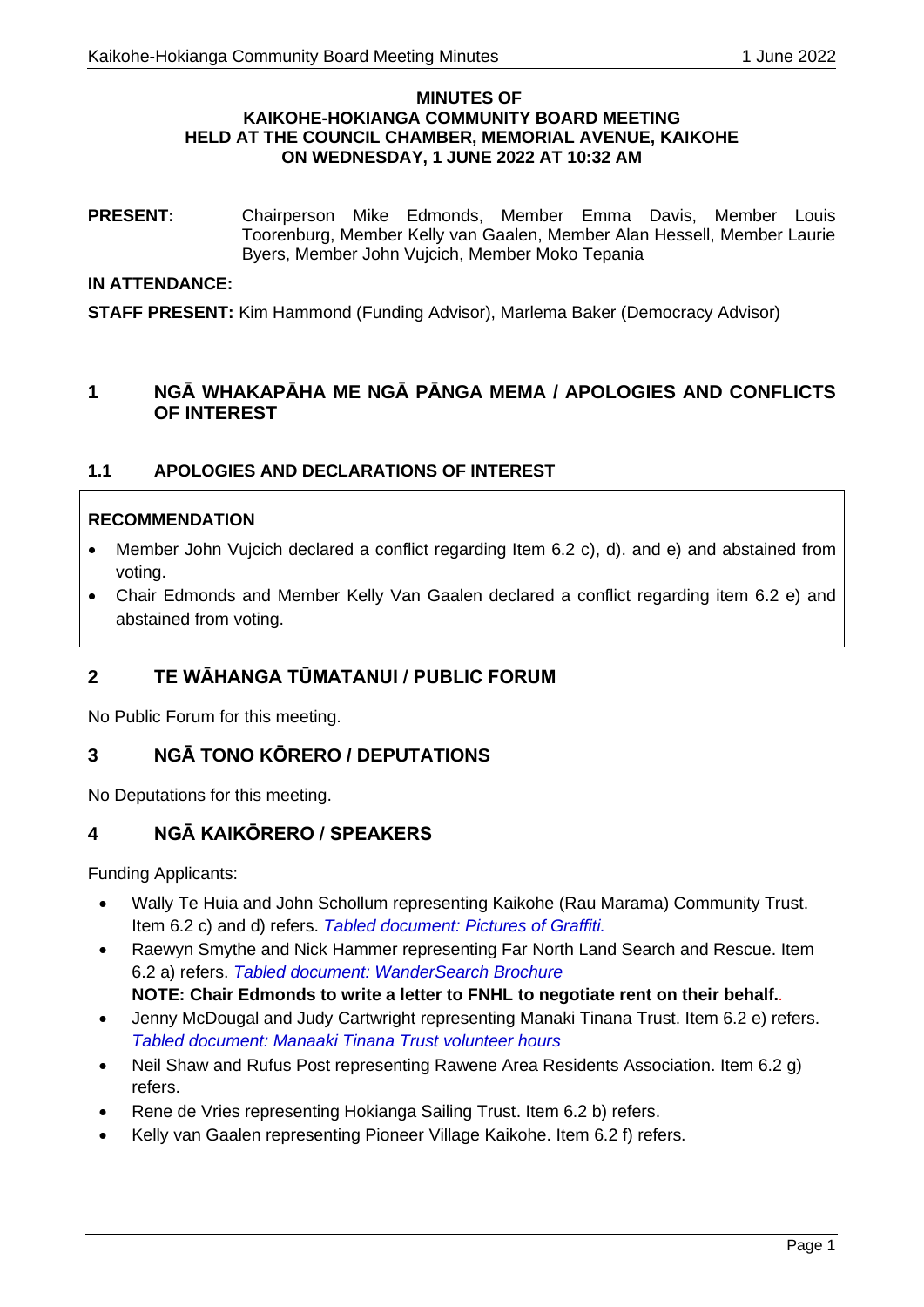# **5 CONFIRMATION OF PREVIOUS MINUTES**

## **5.1 CONFIRMATION OF PREVIOUS MINUTES**

Agenda item 6.1 document number A3709477, pages 12 – 17 refers

#### **RESOLUTION 2022/39**

Moved: Chairperson Mike Edmonds Seconded: Member Emma Davis

**That the Kaikohe-Hokianga Community Board confirms the minutes of their meeting held 11 May 2022 as a true and correct record.**

**CARRIED**

## **6 REPORTS**

### **6.1 AMENITY LIGHTING AND TOWN BEAUTIFICATION BUDGETS**

Agenda item 7.1 document number A3697600, pages 18 - 20 refers

### **MOTION**

Moved: Member Louis Toorenburg Seconded: Member Kelly van Gaalen

That the Kaikohe-Hokianga Community Board:

- a) accepts the report outlining the allocation of the Amenity Lighting and Town Beautification budgets for financial year 2022/2023.
- b) approves the allocation of the Amenity Lighting budget for financial year 2022/23.
- c) approves the allocation of the Town Beautification budgets for financial year 2022/23.

### **AMENDMENT**

Moved: Chairperson Mike Edmonds Seconded: Member Emma Davis

That the Kaikohe-Hokianga Community Board leave this report to lie on the table until after a workshop to discuss the Amenity Lighting and Town Beautification budget allocations

**CARRIED**

The amendment became the substantive motion.

#### **RESOLUTION 2022/40**

Moved: Chairperson Mike Edmonds Seconded: Member Emma Davis

**That the Kaikohe-Hokianga Community Board leave this report to lie on the table until a workshop is held to discuss the Amenity Lighting and Town Beautification budget allocations.**

**CARRIED**

**LEFT TO LIE**

The meeting was adjourned from 11:41 am to 12:21 pm.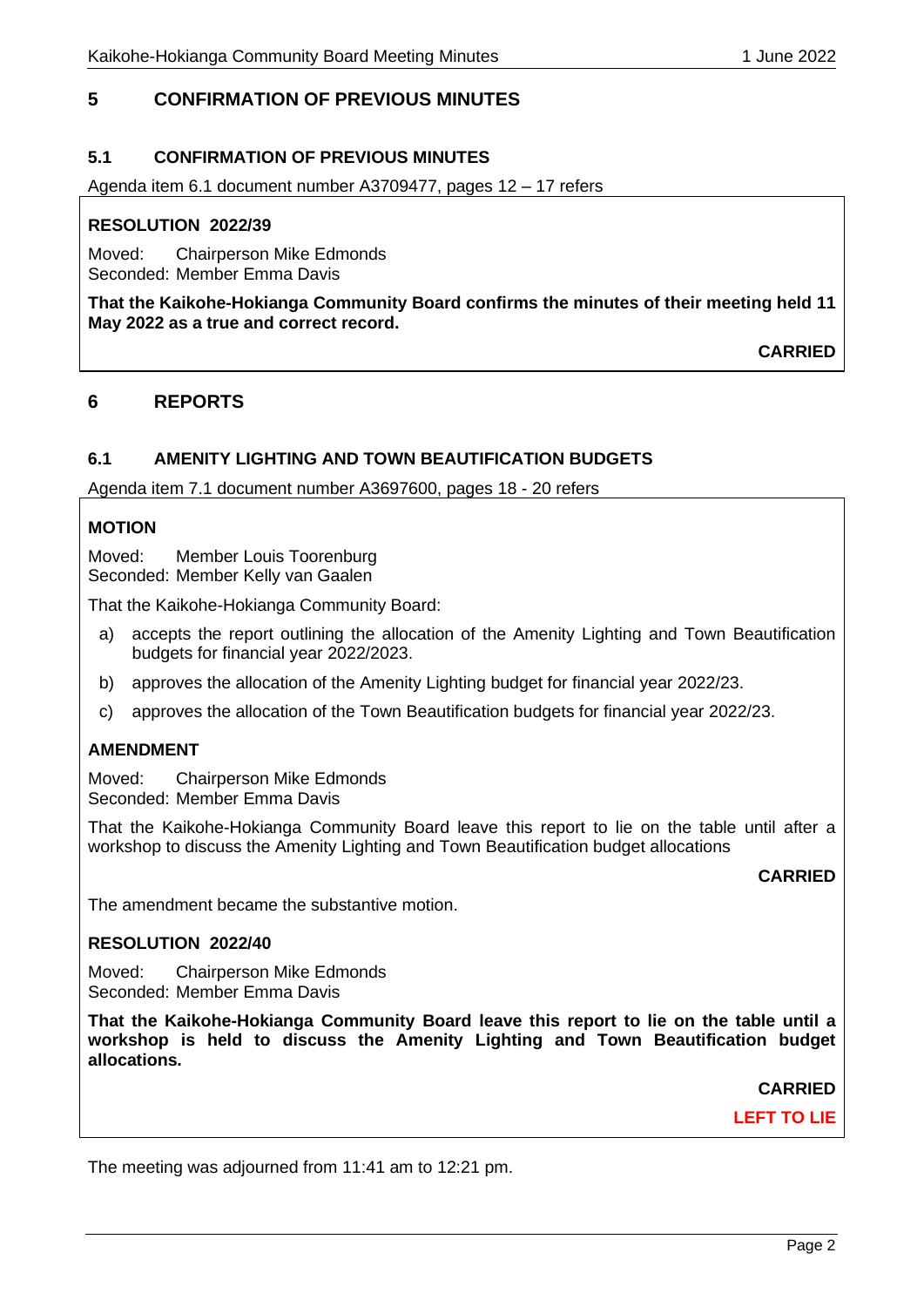### **6.2 FUNDING APPLICATIONS**

Agenda item 7.2 document number A3717267, pages 21 - 73 refers

#### **RESOLUTION 2022/41**

Moved: Member Emma Davis Seconded: Member John Vujcich

**That the Kaikohe-Hokianga community Board:**

- **approves the sum of \$5,000 (plus GST if applicable) be paid from the Boards**  a) **Placemaking Fund account to Far North Land Search and Rescue for the lease of 218 Wiroa Road, Kerikeri to support the following Community Outcomes:**
	- **i) Proud, vibrant communities**
	- **ii) Communities that are healthy, safe, connected and sustainable.**

**CARRIED**

#### **RESOLUTION 2022/42**

Moved: Member Louis Toorenburg Seconded: Member Alan Hessell

- b) **approves the sum of \$3,560,00 (plus GST if applicable) be paid from the Boards Community Fund account to Hokianga Sailing Trust for the purchase of an outboard motor, to support the following Community Outcomes:**
	- **i) Proud, vibrant communities**
	- **ii) Communities that are healthy, safe, connected and sustainable.**

**CARRIED**

#### **RESOLUTION 2022/43**

Moved: Member Kelly van Gaalen Seconded: Member Emma Davis

- **approves the sum of \$5,000 (plus GST if applicable) be paid from the Boards**   $\mathbf{c}$ **Placemaking Fund account to Kaikohe (Rau Marama) Charitable Trust for the administration, equipment hire, purchase of hardware and materials plus travel and mileage for Wipe Out Project, to support the following Community Outcomes:**
	- **i) Proud, vibrant communities**
	- **ii) Communities that are healthy, safe, connected and sustainable.**
- **approves the sum of \$5,000 (plus GST if applicable) to be paid from the from the**   $\mathsf{d}$ **2022/2023 Boards Community Fund account to Kaikohe (Rau Marama) Charitable Trust for the administration, equipment hire, purchase of hardware and materials plus travel and mileage for Wipe Out Project, to support the following Community Outcomes:**
	- **i) Proud, vibrant communities**
	- **ii) Communities that are healthy, safe, connected and sustainable.**

**CARRIED**

#### **RESOLUTION 2022/44**

Moved: Member Louis Toorenburg Seconded: Member Alan Hessell

**approves the sum of \$1,659 (plus GST if applicable) be paid from the Boards** e) —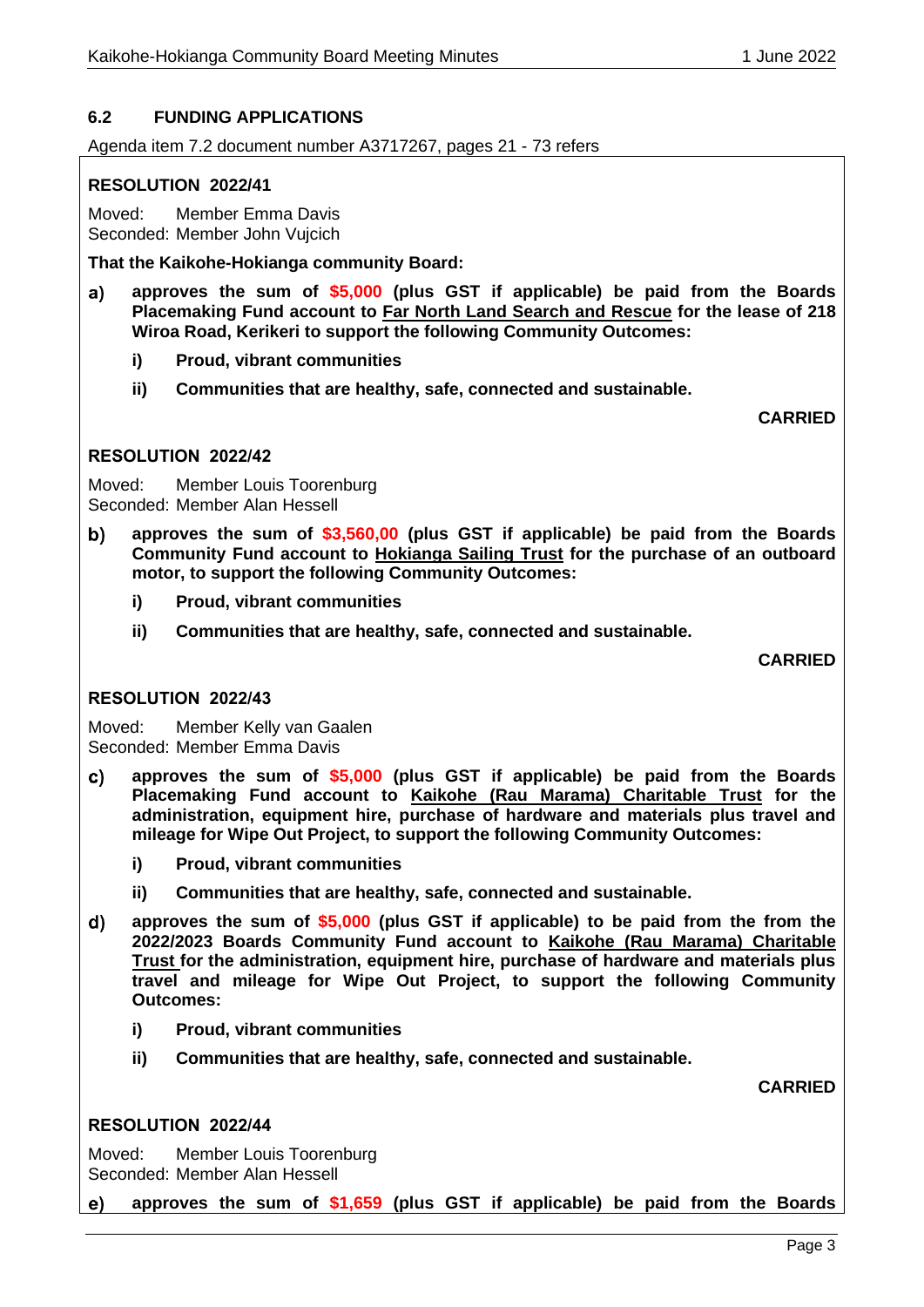**,Community Fund account to Manaki Tinana Trust for the purchase of a TV and portable stand, to support the following Community Outcomes:**

- **i) Proud, vibrant communities**
- **ii) Communities that are healthy, safe, connected and sustainable.**

**CARRIED**

### **RESOLUTION 2022/45**

Moved: Member Emma Davis Seconded: Member Alan Hessell

**approves the sum of \$10,430 (plus GST if applicable) be paid from the Boards**   $f$ **Placemaking Fund account to Pioneer Village Kaikohe for the repair costs the 1902 Burrell Steam Traction engine, to support the following Community Outcomes:**

- **i) Proud, vibrant communities**
- **ii) Communities that are healthy, safe, connected and sustainable.**

**CARRIED**

### **RESOLUTION 2022/46**

Moved: Member Louis Toorenburg Seconded: Member Kelly van Gaalen

- **approves the sum of \$1,002 (plus GST if applicable) be paid from the Boards**   $\mathbf{g}$ **Placemaking Fund account to Rawene Area Residents Association for venue hire, legal fees and incorporation costs, including incorporation fee, to support the following Community Outcomes:**
	- **i) Proud, vibrant communities**
	- **ii) Communities that are healthy, safe, connected and sustainable.**

**Note: funding allocated does not include refreshments and the contingency of 10%.**

**CARRIED**

### **RESOLUTION 2022/47**

Moved: Chairperson Mike Edmonds Seconded: Member Alan Hessell

**revokes the following decision made at the Kaikohe-Hokianga meeting on 4 February**  h) **2022 meeting**

**"approves the sum of \$1,650 (plus GST if applicable) be paid from the Board's Community Fund account, for 2022/23, to Rob Pink for the purchase, transportation and installation of sand for the Clendon Esplanade beach, to support the following Community Outcomes:**

**Proud, vibrant communities**

**Communities that are healthy, safe, connected and sustainable.**

**Noting that sand must be deposited landward side of the Mean High Water Springs line (MHWS). Sand is not to be deposited in the Coastal Marine Area without attaining consent from the Northland Regional Council".**

**approves the sum of \$1,650 (plus GST if appliable) be paid from the Board's**   $i)$ **Community Fund account to Rob Pink for the purchase, transportation and installation of sand for the Clendon Esplanade beach, to support the following Community Outcomes:**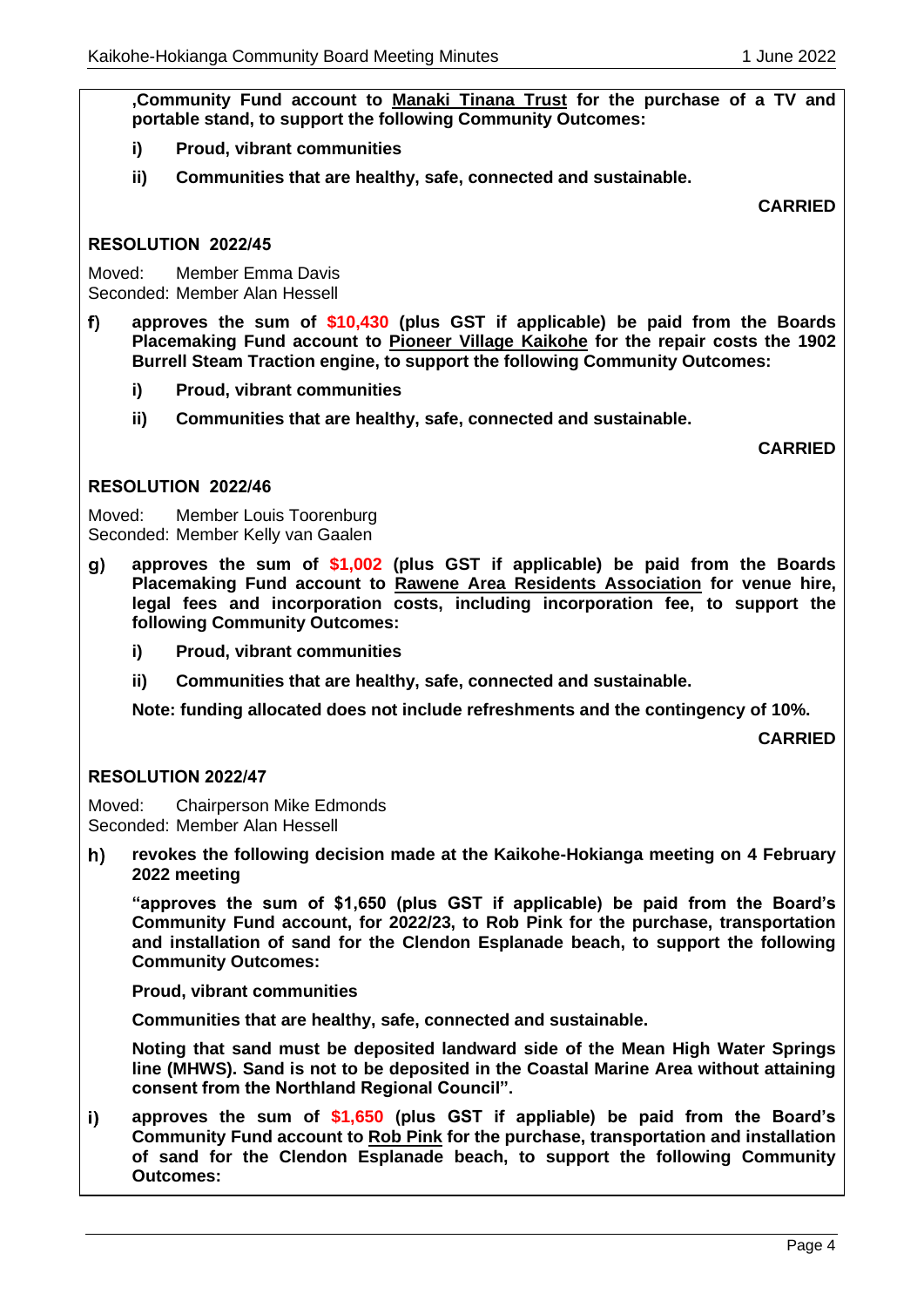- **i) Proud, vibrant communities**
- **ii) Communities that are healthy, safe, connected and sustainable.**

**Noting that sand must be deposited landward side of the Mean High Water Springs line (MHWS). Sand is not to be deposited in the Coastal Marine Area without attaining consent from the Northland Regional Council".**

- **approves the sum of \$1,650 (plus GST if applicable) be paid from the 2022/23 Boards**   $\mathbf{j}$ **community Fund account to Rob Pink for the purchase, transportation and installation of sand for the Clendon Esplanade beach, to support the following Community Outcomes:**
	- **i) Proud, vibrant communities**
	- **ii) Communities that are healthy, safe, connected and sustainable.**

**Noting that sand must be deposited landward side of the Mean High Water Springs line (MHWS). Sand is not to be deposited in the Coastal Marine Area without attaining consent from the Northland Regional Council".**

**CARRIED**

#### **RESOLUTION 2022/48**

Moved: Chairperson Mike Edmonds Seconded: Member John Vujcich

**approves the sum of \$10,000 be tagged for the 2022/2023 Rural Travel from the Boards**   $\mathbf{k}$ **Placemaking Fund account due to the limited amount allocated to the Community Board compared to the amount requested from applicants and the outcomes and opportunities for children and youth this fund provides.**

**CARRIED**

#### **RESOLUTION 2022/49**

Moved: Chairperson Mike Edmonds Seconded: Member John Vujcich

**l) allocates the remaining \$39,607.85 from the Placemaking Fund to the design work for the Kaikohe - Ngawha shared footpath.**

Against: Crs Louis Toorenburg and Alan Hessell

**CARRIED**

### **6.3 PROJECT FUNDING REPORTS**

Agenda item 7.3 document number A3725644, pages 74 - 90 refers

### **RESOLUTION 2022/50**

Moved: Chairperson Mike Edmonds Seconded: Member Alan Hessell

**That the Kaikohe-Hokianga Community Board** 

- $a)$ **note the project report received from Manāki Tinana Trust**
- b) **note the project report received from Te Pū o Te Wheke Community Art Gallery**
- c) **approve Hokianga Community Educational Trust to spend the remaining \$1,249.00, allocated at the December 2021 meeting, to be spent on the purchase of a Makita Multi-Functional Split Shaft Power Head and Makita Pole Saw Attachment, to meet the following Community Outcomes:**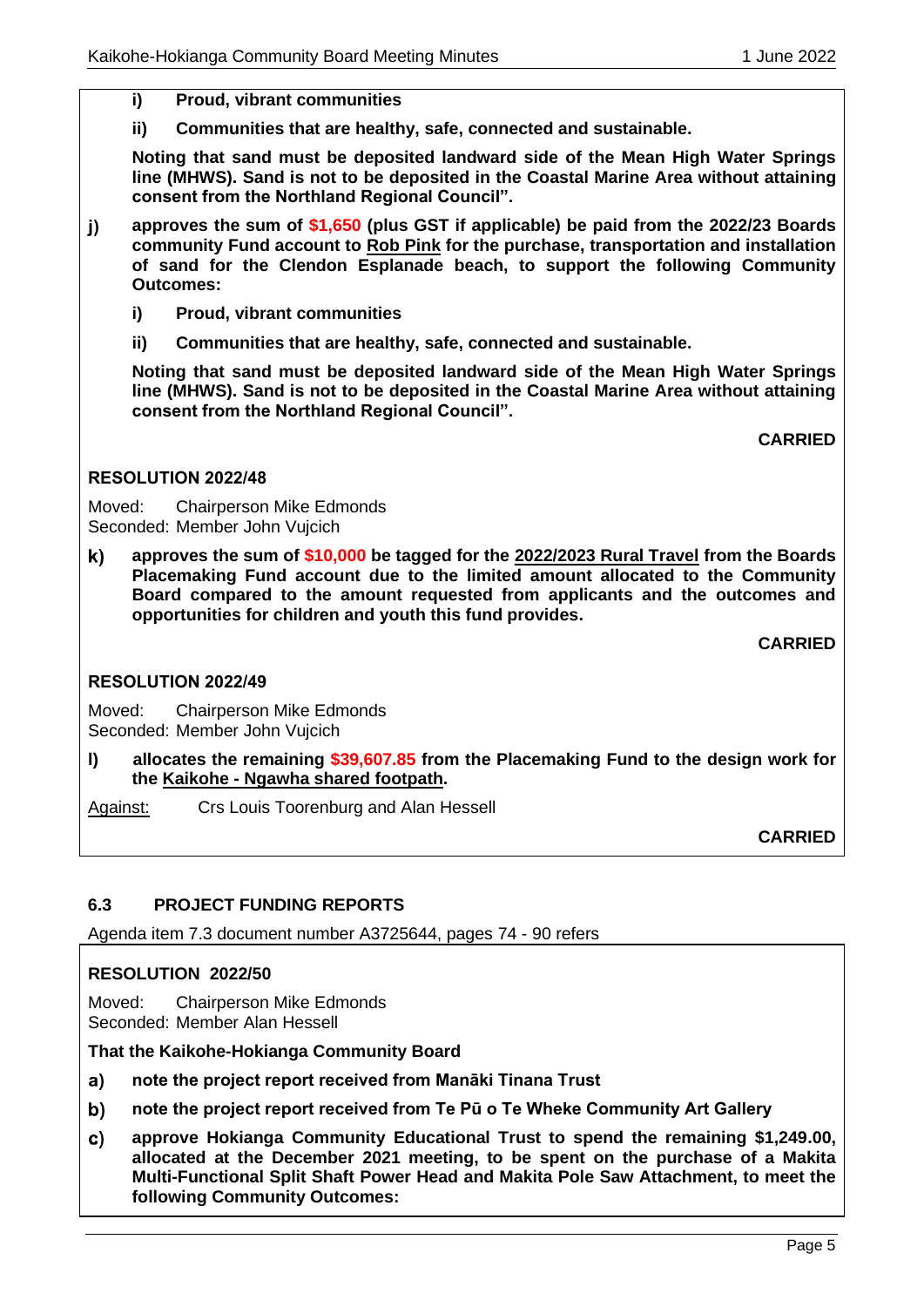### **i) Proud Vibrant Communities**

**ii) Communities that are healthy, safe, connected and sustainable.**

**CARRIED**

## **7 INFORMATION REPORTS**

### **7.1 KAIKOHE-HOKIANGA STATEMENT OF COMMUNITY BOARD FUND ACCOUNT AS AT 30 APRIL 2022**

Agenda item 8.1 document number A3713441, pages 91 - 95 refers

### **RESOLUTION 2022/51**

Moved: Chairperson Mike Edmonds Seconded: Member John Vujcich

**That the Kaikohe-Hokianga Community Board receives the report Kaikohe-Hokianga Statement of Community Board Fund Account as at 30 April 2022**

**CARRIED**

### **7.2 KAIKOHE-HOKIANGA COMMUNITY BOARD ACTION SHEET UPDATE JUNE 2022**

Agenda item 8.2 document number A3709479, pages 96 - 100 refers

### **RESOLUTION 2022/52**

Moved: Chairperson Mike Edmonds Seconded: Member John Vujcich

**That the Kaikohe-Hokianga Community Board receive the report Kaikohe-Hokianga Community Board Action Sheet Update June 2022.**

**CARRIED**

NOTE:

• Member Toorenburg would like the \$80,000 allocated by the Community Board in 2020 be found and this added back onto the action sheet.

## **7.3 MAJOR ITEMS NOT ON THE AGENDA**

### **RESOLUTION 2022/53**

MOVED: CHAIRPERSON MIKE EDMONDS SECONDED: MEMBER LOUIS TOORENBURG

## **THAT THE KAIKOHE-HOKIANGA COMMUNITY BOARD;**

- **A) RESOLVES TO CONSIDER THE ITEM NOT ON THE AGENDA: POHUTUKAWA TREES IN OPONONI.**
- **B) AND NOTES THAT MEMBER LOUIS TOORENBURG PROVIDED AN EXPLANATION OF WHY THESE ITEMS WERE NOT ON THE AGENDA AND WHY THEY COULD NOT BE DELAYED.**

**CARRIED**